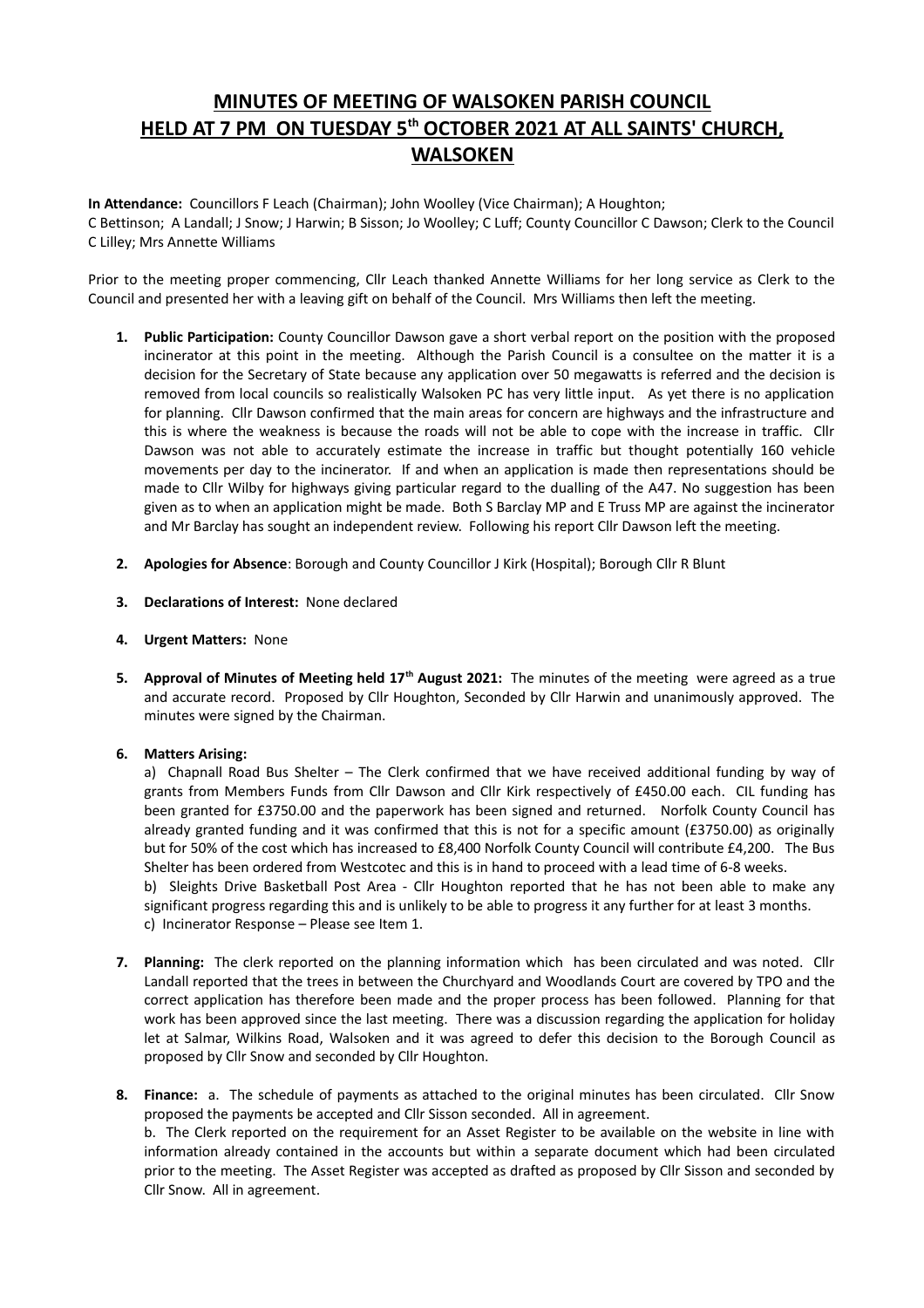#### **9. Highway Matters:**

The clerk reported on current outstanding highways matters as contained in the report as circulated and this was noted.

a. Cllr Houghton suggested that the Council considers extending the speed limit further towards Sandy Lane so that the 30mph limit extends further as the envelope of the village has extended beyond the current speed limit. The clerk advised that this would not be covered under the Parish Partnership Bid. Changes to road layouts (such as traffic calming) are covered and the Kirkgate Street crossing was suggested as a suitable location to implement this or consider a one way system. This is in Cambridgeshire and is not within Walsoken PC's jurisdiction. The Clerk was asked to write to Wisbech Town Council and raise concerns regarding this. There were no proposals for a Parish Partnership bid. Closing date is 10<sup>th</sup> December.

- **10. Street Lighting:** Nothing to report.
- **11. Allotments and Rent Review:** The Clerk reported that the tenant has been sent a rent demand. As yet, nothing has been received from Nofolk County Council.

## **12. Churchyard Matters:**

a) Cllr Landall has not yet contacted Idverde regarding the holly tree but will do so and still suggests that it should be removed as it is causing the path to lift and is inconveniently located. He will need to apply to the Diocese and has a form to complete which has a requirement for the opinion of a tree surgeon which may incur a fee. The Parish Council will need to know how much this will cost before agreeing. Action Point: Cllr Landall will contact Andy Griffiths of idverde

b) The commemorative rowan tree planted in 2014 has died. On inspection it appears that a strimmer has got too close and has ring-barked the trunk causing it to die. This was done by FDC. For protection, Cllr Wooley has put tubing around two other saplings one of which has also been damaged but by Idverde although it is not dead. Cllrs Leach and John Woolley are planning to inspect all of the trees over the winter. Action Point -The Clerk was asked to write to Simon Bell at FDC regarding the rowan tree and Cllr Leach will arrange for a photo to be sent showing the damage.

b) One quote has been obtained so far for the wall repairs from Mr M P Neal of £5880.00 The wall is not unstable but is unsightly. Cllr Bettinson suggested Steve Medlock for a further quote if he is still working and Cllr Woolley suggested Robert South. Action Point: Cllrs Bettinson and Woolley to contact S Medlock and R South respectively.

#### **13. Correspondence:**

None

## **14. Any Other Matters:**

a) The clerk advised that Councillors contact details should be displayed on the website as they are publicly elected and should be contactable independently. It was suggested that email addresses would be sufficient as only one method of contact is required. Designated gmail addresses could be set up for this specific purpose. Cllr Houghton will investigate the possibility of setting up a group email with individual councillors' email addresses within a Walsoken group. Action point – Cllr Houghton to investigate.

b) Walsoken Parish Council will lay Remembrance Wreaths on 14.11.21 which have been ordered by the Clerk. A representative will also lay a wreath on behalf of Cllr Kirk and he will deliver this to Cllr Leach's home in advance.

c) The Council does not feel that there is an appropriate location for a Jubilee Beacon so it is not proposed that we participate on this occasion.

d) A discussion took place as to where to locate the Commemorative Plaque and it was suggested by Cllr Landall that the church already has a number of plaques so it could be placed in the church. However, these are all brass and this plaque will be blue which may not be in keeping. It could be placed in the Meeting Room. A decision will be taken once it has been received.